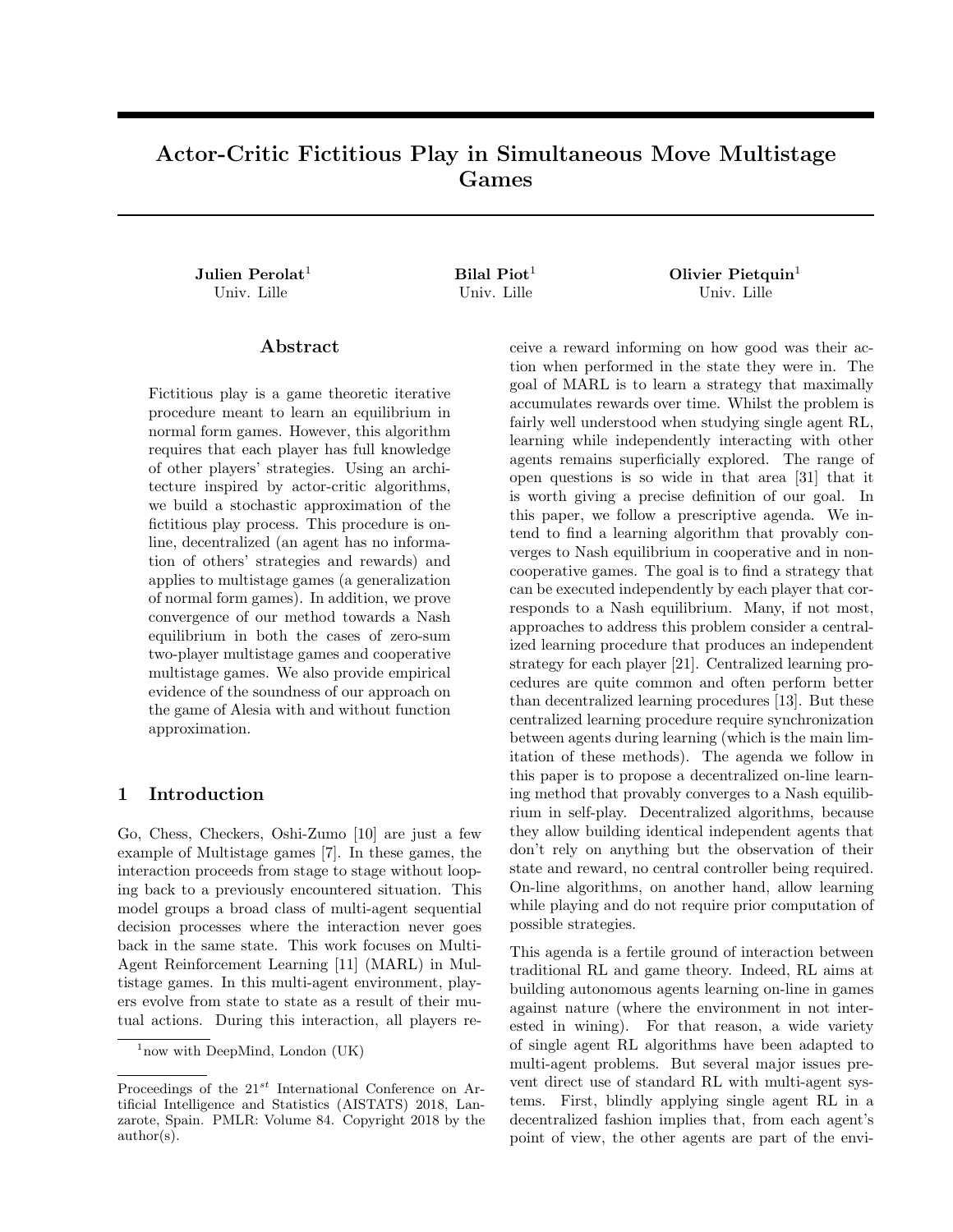ronment. Such an hypothesis breaks the crucial RL assumption that the environment is (at least almost) stationary [22]. Second, it introduces partial observability as each agent's knowledge is restricted to its own actions and rewards while its behavior should depend on others' strategies.

Decentralized procedures (unlike counterfactual regret minimization algorithms [34]) have been the topic of many studies in game theory and many approaches were proposed from policy hill climbing methods [8, 2] to evolutionary dynamics [33, 1] (related work will be detailed in Sec. 2). But those dynamics do not converge in all general-sum normal-form games, and, there exists a three-player normal form game [15] for which no first order uncoupled dynamics (i.e. most decentralized dynamics) can converge to a Nash equilibrium. Despite this counterexample, decentralize dynamics remain an important case to study because building a central controller for a multi-agent system is not always possible nor is observing the actions and rewards of every agent. Even if decentralized learning processes (as described in [15]) will never be guaranteed to converge in general, they should be at least guaranteed to converge in some interesting classes of games such as cooperative and zero-sum two-player games.

Fictitious play is a model-based process that learns Nash equilibria in normal form games. It has been widely studied and required assumptions were weakened over time [23, 17] since the original article of Robinson [28]. It has been extended to extensive form games (game trees) and, to a lesser extent, to function approximation [16]. However it is neither on-line nor decentralized except from the work of [23] which focuses on normal form games and [16] that has weak guarantees of convergence and focus on turn taking imperfect information games. Fictitious play enjoys several convergence guarantees [17] which makes it a good candidate for learning in simultaneous multistage stage games.

This paper contributes to fill a gap in the MARL literature by providing two online decentralized algorithms converging to a Nash equilibrium in multistage games both in the cooperative case and the zero-sum twoplayer case. Those two cases used to be treated as different agendas since the seminal paper of Shoham  $\&$  al. [31] and we expect our work to serve as a milestone to reconcile them going further than normal form games [23, 17]. Our first contribution is to propose two novel on-line and decentralized algorithms inspired by actor-critic architectures for Markov Games, each of them working on two timescales. Those two algorithms perform the same actors' update but use different methods for the critic. The first one performs an off-policy control step whilst the second relies on a policy evaluation step. Although the actor-critic architecture is popular for its success in solving (continuous action) RL domains, we choose this architecture for a different reason. Our framework requires handling non-stationarity (because of adaptation of the other players) which is another nice property of actor-critic architectures. Our algorithms are stochastic approximations of two dynamical systems that generalize the work of [23] and [17] on the fictitious play process from normal form games to multistage games [7].

In the following, we first outline related work (in Sec. 2) and then describe the necessary background in both game theory and RL (Sec. 3) to introduce our first contribution, the two-timescale algorithms (Sec. 4). These algorithms are stochastic approximations of two continuous-time processes defined in Sec. 5. Then, we study (in Sec. 5) the asymptotic behavior of these continuous-time processes and show, as a second contribution, that they converge in selfplay in cooperative games and in zero-sum two-player games. In Sec. 6, our third contribution proves that the algorithms are stochastic approximations of the two continuous-time processes. Finally, we perform an empirical evaluation (in Sec. 7).

# 2 Related Work

Decentralized reinforcement learning in games has been studied widely in the case of normal form games and includes regret minimization approaches [9, 12] or stochastic approximation algorithms [23]. However, to our knowledge, none of the previous methods have been extended to independent reinforcement learning in Markov Games or any intermediate models such as MSGs with guarantees of convergence both for cooperative and zero-sum case. Finding a single independent RL algorithm addressing both cases is still treated as separate agendas since the seminal paper [31].

Q-Learning Like Algorithms: The adaptation of RL algorithms to the multi-agent setting was the first approach to address online learning in games. On-line algorithms like Q-learning [32] are often used in cooperative multi-agent learning environments but fail to learn a stationary strategy in simultaneous zero-sum two-player games. They fail in this setting because, in simultaneous zero-sum two-player games, it is not sufficient to use a greedy strategy to learn a Nash equilibrium. In [25], the Q-learning method is adapted to guarantee convergence to zero-sum two-player MGs. This method isn't an independent learning algorithm anymore as each player needs to observe the action of the opponent. Other adaptation to N-player games were developed [18, 14]. However, all these methods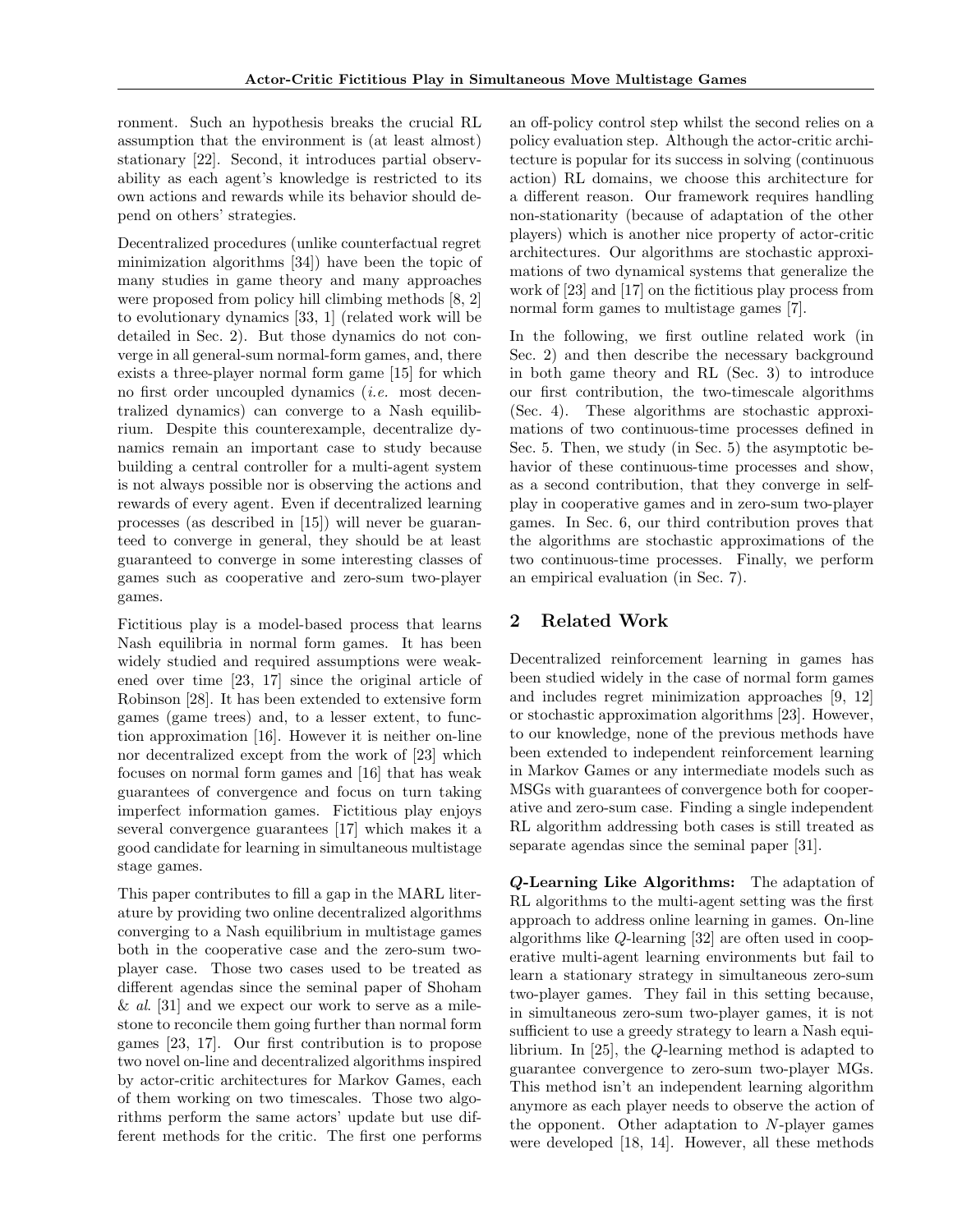require the observation of the opponents' action and the two last ones are guaranteed to converge only under very conservative hypotheses. Moreover, these are not decentralized methods as each player needs to observe the reward of the others.

Independent Policy Gradient: Independent policy gradient methods is also an other attempt to address the problem of learning in games. In MGs and in normal form games, the policy hill climbing method  $[8]$ is probably the first approach with theoretical guarantees. But the guarantees of convergence are often limited to the two player two actions setting and fail to converge in zero-sum games. In this approach, each agent follows a gradient ascent on its expected outcome. The behavior of this algorithm can be improved using heuristics on the learning rate as reported in [8]. Many attempt were made to build on this approach such as the GIGA-WoLF algorithm but again, convergence properties are limited to the two player two actions case. It can also scale up using function approximation as in [2] which results in an actor-critic like method and fits in our setting.

MCTS Algorithms in MSGs and Conterfactual Regret Minimization Algorithms (CFR): A trove variety of tree search algorithms exists to compute Nash equilibria in MSGs. A review of those algorithms can be found in [7] and mainly focuses in zerosum two-player simultaneous move multistage games. The convergence guarantees of those methods were first analyzed in [24] and then detailed in [19]. Those algorithms require that one can query the model at each stage of the game and as such do not belong to the family of independent RL methods.

An other family of algorithms related to our work is the CFR type of algorithms and its wide number of variant. Even if these algorithms have sample-based variations [20], they usually require each agent to be aware of the opponent's strategy and some game specific information. Only one variation of MCCFR was suggested in [20] would match our setting but is still unexplored in the literature and its unclear how function approximation could be used in this setting.

Two-timescale algorithms in MDPs and in MGs: Two-timescale algorithms have been the subject of a wide literature in MDPs that starts from the seminal work of [5]. These works mainly analyze the use of linear function approximation. However, when applied independently in a multiagent setting, those algorithms no longer have convergence guarantees (even without function approximation). In [27], the authors attempt to provide an on-line model-free algorithm with guarantees. This approach requires each player to observe the reward of the others. The authors claim that their algorithm is guaranteed to converge to a Nash equilibrium but the proof is broken (details in App.K).

#### 3 Background

Markov Games (MGs): Formally, an MG is a tuple  $\langle N, S, \mathbf{A}, p(s' | s, \boldsymbol{a}), r(s, \boldsymbol{a}) \rangle$ . In each state  $s \in S$  of the MG, each of the N-players simultaneously takes an action  $a^i \in A^i$ . The joint action  $a$  is  $(a^1, \ldots, a^N)$  or  $(a^i, a^{-i})$  (where  $a^{-i}$  is the tuple  $(a^1, \ldots, a^{i-1}, a^{i+1}, \ldots, a^N)$  and the joint action set  $A$  is  $A^1 \times \cdots \times A^N = A^i \times A^{-i}$ . As a result of this joint action  $a$ , player i collects a reward  $r^i(s, a)$   $(\mathbf{r}(s, a) = (r^1(s, a), \dots, r^N(s, a))$  and move to a next state s' following the probability  $p(s'|s, a)$ . In such a setting, the usual goal is to find a strategy for each player that maximizes some long term reward. A strategy for player  $i$  is a function from state s to a distribution over actions  $A^i$  and is written  $\pi^{i}(.|s)$ . The joint strategy will be written  $\pi =$  $(\pi^1, \ldots, \pi^N) = (\pi^i, \pi^{-i}).$  When the strategy of each player is fixed, the MG behaves like a Markov chain of kernel  $\mathcal{P}_{\pi}(s'|s) = E_{a \sim \pi}[p(s'|s,a)]$  (note that  $\mathcal{P}_{\pi}$ can be seen as a squared matrix of size  $|S| \times |S|$ . The reward associated with that Markov chain is averaged over the joint strategy  $r^i_{\pi}(s) = E_{\mathbf{a} \sim \pi}[r^i(s, \mathbf{a})].$ When the strategy of the  $i<sup>th</sup>$  player's opponents is fixed, the process is reduced to an MDP of kernel  $p_{\boldsymbol{\pi}^{-i}}(s'|s,a^i) = E_{\boldsymbol{a}^{-i}\sim \boldsymbol{\pi}^{-i}}[p(s'|s,a^i,\boldsymbol{a}^{-i})]$  and reward function  $r^i_{\pi^{-i}}(s, a^i) = E_{a^{-i} \sim \pi^{-i}}[r^i(s, a^i, a^{-i})].$ 

Multistage Game: We consider games that can be modeled as trees (see Figure 1). In these games, the interaction between players start in an initial state  $\tilde{s}$ and proceeds in stages as illustrated in Figure 1 and terminates at state  $\Omega$  (a formal definition is given in Section A of the appendix).

Value Function: In a  $\gamma$ -discounted multistage game, (with  $\gamma \in (0,1)$ ), each player's goal is to maximize the rewards it accumulates starting from any state s. This value is defined as follows:

$$
v_{\pi}^{i}(s) = E[\sum_{t=0}^{+\infty} \gamma^{t} r_{\pi}^{i}(s_{t})|s_{0} = s, s_{t+1} \sim \mathcal{P}_{\pi}(.|s_{t})], \qquad (1)
$$

and,

$$
v_{\boldsymbol{\pi}}^i = \left(\mathcal{I} + \gamma \mathcal{P}_{\boldsymbol{\pi}} + \dots + \gamma^{|S|} \mathcal{P}_{\boldsymbol{\pi}}^{|S|}\right) r_{\boldsymbol{\pi}}^i.
$$
 (2)

Note that for a multistage game, the value function is well defined even for  $\gamma = 1$  since the process has an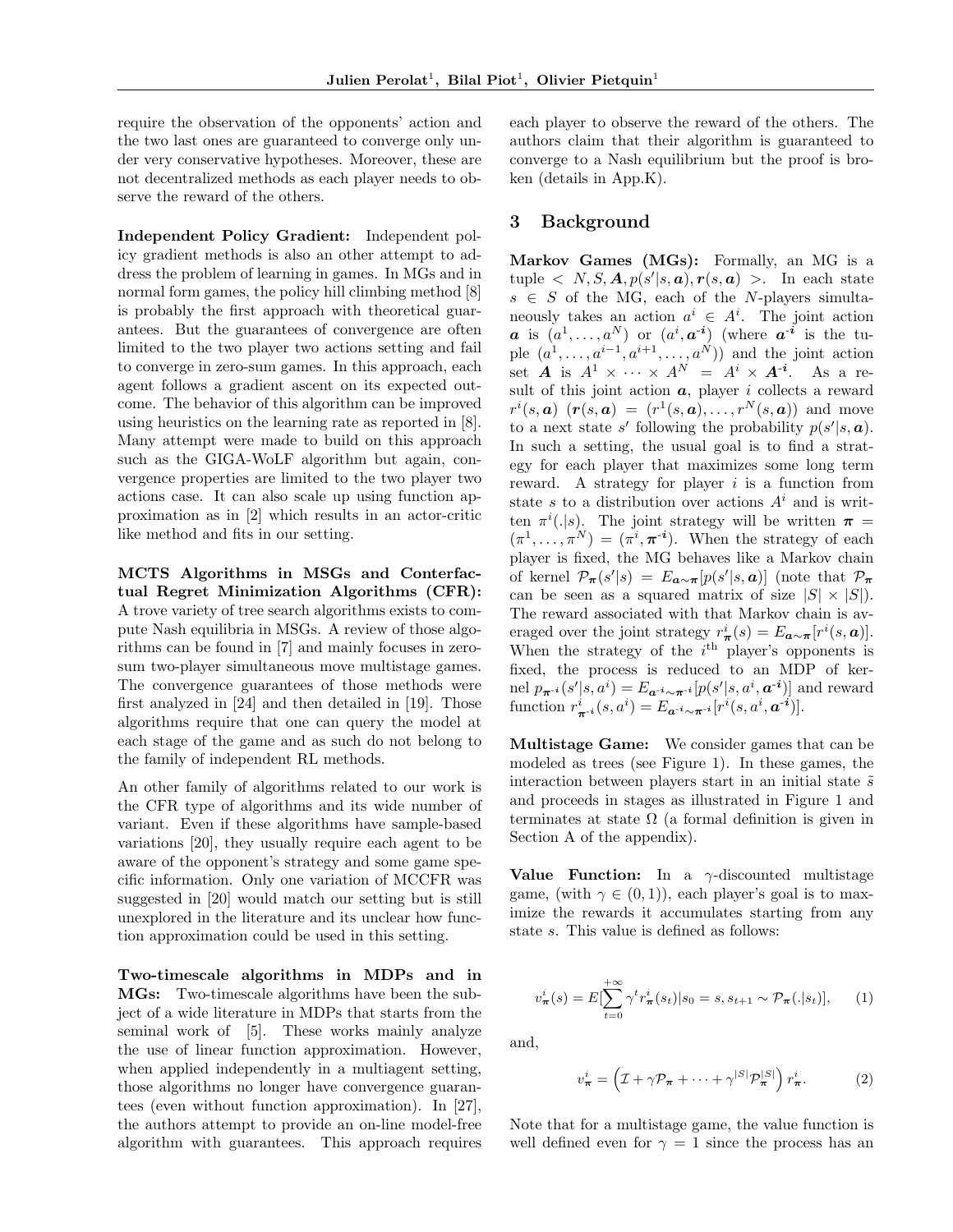

Figure 1: Example of a two-player zero-sum multistage game with deterministic dynamics.

absorbing state  $\Omega$  where the reward function is null. For  $t > |S|$ , we have that  $\mathcal{P}^t_{\pi} r^i_{\pi} = 0$  since after  $|S|$ steps (at most) the process ends up in the absorbing state  $\Omega$ . The matrix  $\mathcal I$  is the identity application.

State-Action Value Function: we can also define a state-action value function per player, that is the value of performing action  $a^i$  in state s and then following its strategy:

$$
Q_{\pi}^{i}(s, a^{i}) = r_{\pi^{-i}}^{i}(s, a^{i}) + \gamma \sum_{s'} p_{\pi^{-i}}(s'|s, a^{i}) v_{\pi}^{i}(s'). \quad (3)
$$

Logit Choice Function: when given a choice between actions  $a \in A$  based on an expected value  $Q(a)$ (in the following  $Q(a)$  will be the state-action value function  $Q^i_{\pi}(s, a^i)$  or  $Q^{*i}_{\sigma, \pi^{-i}}(s, a^i)$  defined below), it is common not to take the action that maximizes  $Q(a)$  but to choose suboptimal actions so as to favor exploration. One common choice of suboptimal actions is to pick them according to the logit choice function  $B_{\eta}(Q)(a) = \frac{\exp(\eta^{-1}Q(a))}{\sum_{\tilde{a}} \exp(\eta^{-1}Q(\tilde{a}))}$ . We will write  $C_{\eta}(Q) = \sum_{\tilde{a} \in A} Q(\tilde{a}) B_{\eta}(Q)(\tilde{a})$  the expected outcome if actions are taken according to the logit choice function. This definition can be generalized to the notion of choice probability function (see Section B in the appendix) and will be written  $B_{\sigma}(Q)$  and  $C_{\sigma}(Q)$  where  $\sigma$  is a function in  $\mathbb{R}^{\Delta A}$ . Here  $\Delta A$  is the set of distributions over actions. In the case of the logit choice function,  $\eta$  is linked to  $\sigma$  through the following formula  $\sigma(\pi) = \sum_a \eta \pi(a) \ln(\pi(a)).$ 

Best Responses: If the strategy  $\pi^{-i}$  of all opponents is fixed, the value of the best response is  $v_{\sigma,\pi-i}^{*i}$ and is recursively defined as follows (starting from  $Ω$  and going in increasing order with respect to  $φ$ ):

 $v_{\sigma,\pi^{-i}}^{*i}(s) = C_{\sigma}(r_{\pi^{-i}}^{i}(s, a^{i}) + \sum_{s' \in S} p_{\pi^{-i}}(s' | s, a^{i}) v_{\sigma,\pi^{-i}}^{*i}(s')).$ From the definition of that value function, we define the corresponding Q-function:

$$
Q_{\sigma,\pi^{-i}}^{*i}(s,a^i) = r_{\pi^{-i}}^i(s,a^i) + \gamma \sum_{s'} p_{\pi^{-i}}(s'|s,a^i) v_{\sigma,\pi^{-i}}^{*i}(s').
$$
\n(4)

Bellman Operators: We define the two following Bellman operators on the Q-function:

$$
\begin{aligned} \left[T_{\pi}^{i}Q^{i}\right](s,a^{i}) &= r_{\pi^{-i}}^{i}(s,a^{i})\\ &+ \gamma \sum_{s'} p_{\pi^{-i}}(s'|s,a^{i}) E_{b^{i} \sim \pi^{i}(.|s')} \left[Q^{i}(s',b^{i})\right],\end{aligned} \tag{5}
$$

and

$$
[T_{\sigma,\pi^{-i}}^{*i}Q^{i}](s,a^{i}) = r_{\pi^{-i}}^{i}(s,a^{i}) + \gamma \sum_{s'} p_{\pi^{-i}}(s'|s,a^{i}) C_{\sigma}\left(Q^{i}(s',.)\right).
$$
 (6)

The value  $Q^i_{\boldsymbol{\pi}}$  is the fixed point of the operator  $T^i_{\boldsymbol{\pi}}$  and  $Q^{*i}_{\boldsymbol{\sigma},\boldsymbol{\pi}^{-i}}$  is the fixed point of the operator  $T^{*i}_{\boldsymbol{\sigma},\boldsymbol{\pi}^{-i}}$ . Furthermore, a strategy  $\tilde{\pi}^i$  is greedy with respect to a Q-function  $Q^i$  if  $T^{*i}_{\sigma,\pi^{-i}}Q^i = T^i_{\tilde{\pi}^i,\pi^{-i}}Q^i$ .

Operators on the Value Function: we define the counterparts of those operators on value functions as:

$$
[T^i_{\pi}v^i](s) = r^i_{\pi}(s) + \gamma \sum_{s'} p_{\pi}(s'|s)v^i(s') = r^i_{\pi} + \gamma \mathcal{P}_{\pi}v^i
$$
\n(7)

and

$$
[T_{\sigma,\pi^{-i}}^{*i}v^{i}] = C_{\sigma}(r_{\pi^{-i}}^{i}(s,.) + \gamma \sum_{s'} p_{\pi^{-i}}(s'|s,.)v^{i}(s')). \quad (8)
$$

From these definitions, we have the two following value functions:

$$
v_{\sigma,\pi^{-i}}^{*i}(s) = C_{\sigma}(Q_{\sigma,\pi^{-i}}^{*i}(s,.))
$$
\n(9)

and

$$
v_{\boldsymbol{\pi}}^i(s) = E_{b^i \sim \pi^i(.|s)} \left[ Q_{\boldsymbol{\pi}}^i(s, b^i) \right]. \tag{10}
$$

Smooth Nash Equilibrium: The goal in this setting is to find a strategy  $\pi^{i}$  for each player that recursively (in increasing order with respect to function  $\phi(.)$  fulfills the following condition:  $\forall i, E_{a^i \sim \pi^i(.|s)} [Q^i_{\pi}(s,.)] = C_{\sigma}(Q^i_{\sigma,\pi}(s,.)).$  As a consequence, we have that  $Q_{\sigma,\pi^{-i}}^{*i} = Q_{\pi}^i$  and  $v_{\pi}^i = v_{\sigma,\pi^{-i}}^{*i}$ . Furthermore, in the case of a zero-sum two-player game, we have  $v^i_{\pi} = -v^{i}_{\pi}$  (where  $v^{i}_{\pi}$  is the value function of the opponent)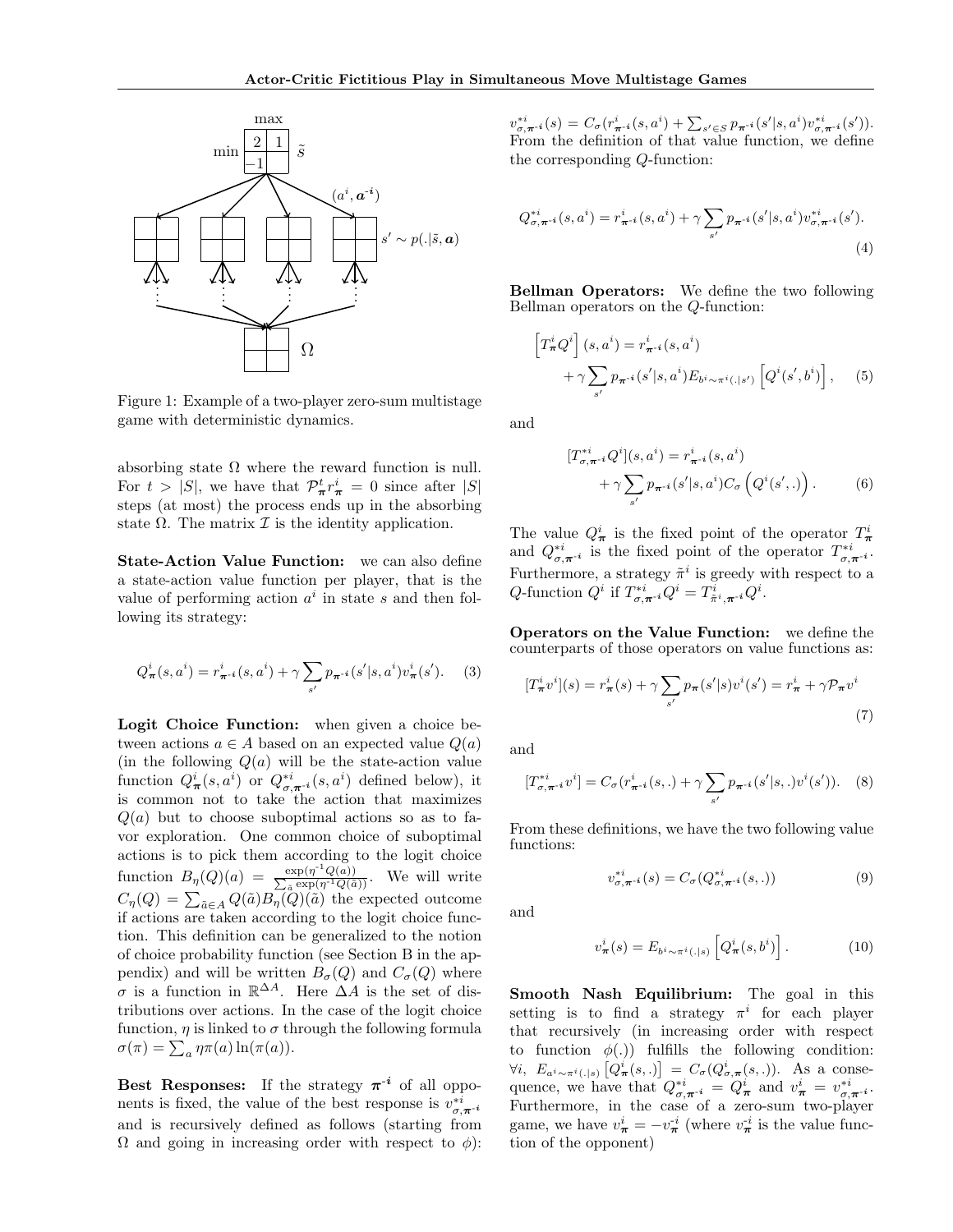#### 4 Actor-Critic Fictitious Play

We present here our first contribution: the actor-critic fictitious play algorithm for MGs. This is an on-line and decentralized process. At each time-step  $n$ , all players are in state  $s_n$ , players choose independently an action  $a_n^i$  according to their current strategy  $\pi_n^i(.|s_n)$ and observe independently one from another a reward signal  $r_n^i = r^i(s_n, \mathbf{a}_n)$ . The process is decentralized, meaning players do not observe others' actions nor their rewards. Then, the game moves to the following state  $s_{n+1}$ . If the process reaches the absorbing state  $\Omega$ , we simply restart from the beginning  $(\tilde{s})$ .

Algorithm 1 On-line Actor Critic Fictitious Play **Input:** An initial strategy  $\pi_0^i$  and an initial value  $v_0^i = 0$ . Two learning rates  $\{\alpha_n\}_{n\geq 0}$ ,  $\{\beta_n\}_{n\geq 0}$ satisfying assumption **A 3** and an initial state  $s_0 =$  $\tilde{s}$ . for  $n=1,2,...$  do Agent *i* draws action  $a_n^i \sim \pi^i(.|s_n)$ . Agent *i* observes reward  $r_n^i = r^i(s_n, \mathbf{a}_n)$ . Every player observes the next state  $s_{n+1} \sim$  $p(.|s_n, a_n).$ actor step  $\pi_{n+1}^i(s_n,.) = (1 - \beta_n)\pi_n^i(s_n,.) + \beta_n B_{\sigma}(Q_n^i(s_n, .))$ critic step Either an off-policy control step:  $Q_{n+1}^i(s_n,a_r^i$  $\binom{i}{n} = (1 - \alpha_n) Q_n^i(s_n, a_n^i) +$  $\alpha_n\left(r_n^i+C_\sigma\left(Q_n^i(s_{n+1},.)\right)\right)$ Or a policy evaluation step:  $Q_{n+1}^i(s_n,a_r^i$  $n^i$ ) =  $(1 - \alpha_n) Q_n^i (s_n, a_n^i) +$  $\alpha_n\left(r_n^i+E_{b\sim\pi_n^i(.|s_{n+1})}\left(Q_n^i(s_{n+1},b)\right)\right)$ if  $s_{n+1} = \Omega$  then  $s_{n+1} = \tilde{s}.$ end if end for **Return** The joint strategy  $\pi$  and values  $v^i$  for all i.

The learning algorithm performs two updates. First, it updates the players' strategy (actors' update). The strategy  $\pi_{n+1}^i$  is a mixture between the current strategy  $\pi_n^i$  and either a local best response  $B_{\sigma}(Q_{\boldsymbol{\pi}_n}^i(s_n, .))$ or a global best response  $B_{\sigma}(Q_{\sigma,\pi_n^{-i}}^{*i}(s_n,.))$ . The actors' update is performed according to a slow timescale  $\beta_n$ . Second, it performs the critics' update which evaluates the current strategy. It happens on a fast timescale  $\alpha_n$ on which we can consider that the strategy of every player is stationary. If at the actors' step we want to act according to a local best response dynamics, the critic step will perform a policy evaluation step. If we want to perform a global best response dynamics, the critic will perform an off-policy evaluation step. Thus, at the slow timescale, the Q-function  $Q_n^i$  has almost

converged to  $Q^{*i}_{\sigma,\pi^{*i}_{n}}$  or to  $Q^{i}_{\pi_{n}}$ . Therefore, we obtain canonically two algorithms.

In the next section, as a second contribution, we introduce the two dynamical processes corresponding to these algorithms and we prove that they possess desirable properties  $(i.e.$  rationality and convergence in self play for zero-sum two-player and cooperative games). The proofs rely non trivial techniques to propagate the Lyapunov stability property of the Fictitious play process of these ODE on the tree structure of the multistage games. Then in Sec. 6, as a third contribution, we show formally that these two algorithms (Algo.1) are stochastic approximations of those dynamical processes. This is again non-trivial as we need to prove the convergence of a two-time scale discrete scheme depending on a Markov chain.

#### 5 Fictitious play in Markov Games

In this section, we propose novel definitions for two perturbed best response dynamics in the case of MGs. These dynamics are defined as a set of Ordinary Differential Equations (ODE) that generalizes the continuous time Fictitious play process to MSGs [17]. Then, we prove the convergence of these processes in multistage games. To do so, we build on the work of [17] on the stability of the Fictitious play process in normal form games. By induction on the tree structure of multistage games, we prove that our processes have stable attractors in zero-sum two-player and in cooperative multistage games. Later in Sec. 6, we will prove that our actor-critic algorithms track the solutions of that ODE and thus are guaranteed to converge in both settings. The first one considers a local best response dynamics:

$$
\dot{\pi}_t^i(.|s) = d_{\pi_t}(s)[B_{\sigma}(Q_{\pi_t}^i(s,.)) - \pi_t^i(.|s)] \tag{11}
$$

The second process considers a global best response:

$$
\dot{\pi}_t^i(.|s) = d_{\pi_t}(s)[B_{\sigma}(Q_{\sigma,\pi_t^{-i}}^{*i}(s,.)) - \pi_t^{i}(.|s)] \tag{12}
$$

Two properties are usually desirable for such a stochastic process which are rationality and convergence in self-play [8]. Rationality implies that if other players converge to a stationary strategy, the learning algorithm will converge to a best response strategy. The convergence property received many definitions in the MARL literature and usually ensures convergence of the algorithm against a class of other algorithms or, as studied here, the convergence in self-play.

Rationality: For the rest of this paragraph, let us study a fixed player  $i$ . First, if we consider the case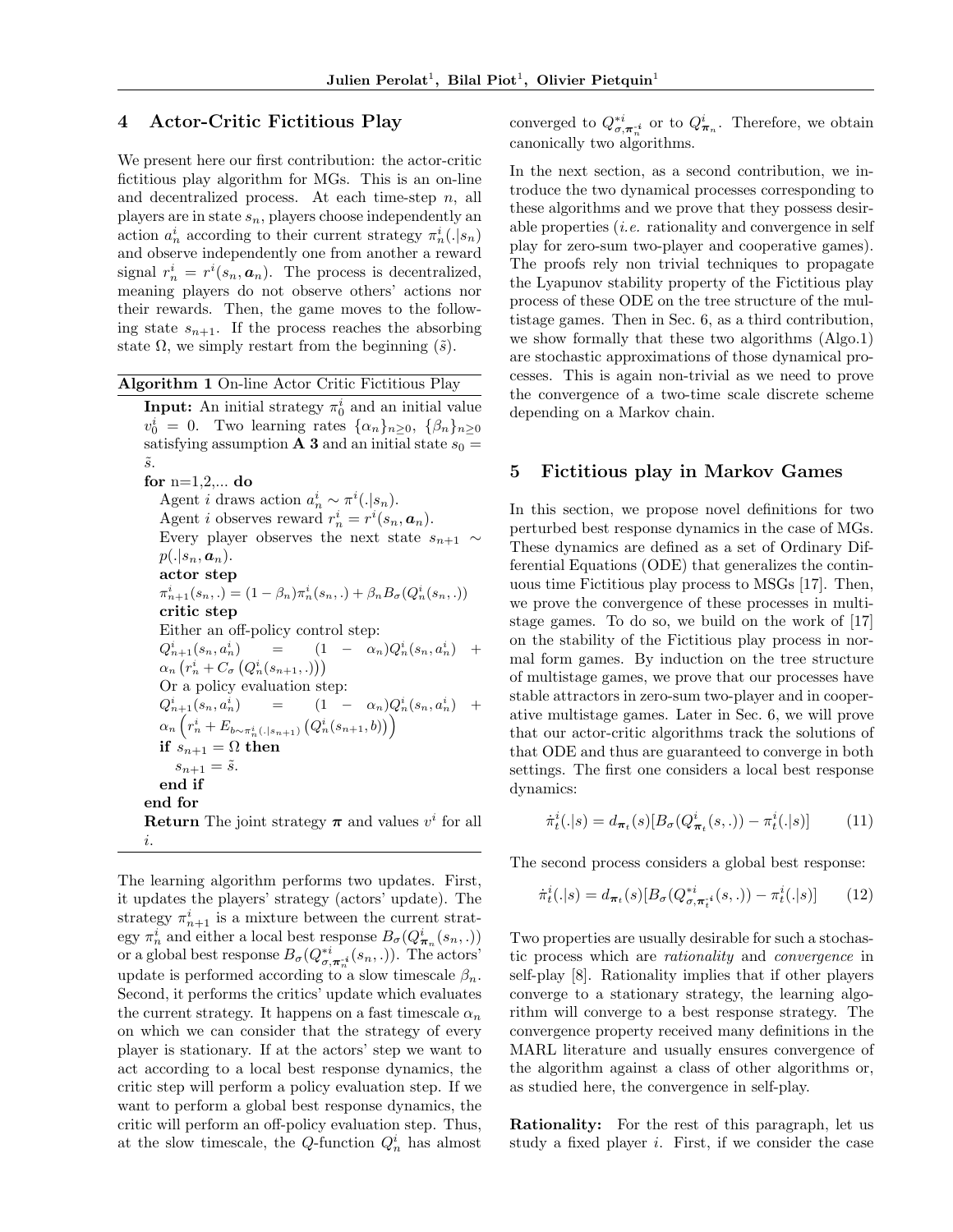where other players are stationary  $(i.e. \ \boldsymbol{\pi}_t^{-i} = \boldsymbol{\pi}^{-i}),$  the strategy of player *i* will converge to  $B_{\sigma}(Q_{\sigma,\pi^{-i}}^{*i}(s,.))$  for the second process Eq. (12) (since  $B_{\sigma}(Q_{\sigma,\pi^{-i}}^{*i}(s,.))$ does not depend on  $\pi_t^i$  the solution of the second process converges exponentially toward the best response strategy). For the first process, let us show that if the strategy  $\pi^{i}$  follows the dynamics described by (11), it converges to a best response strategy. The proof of this property requires the following two technical lemmas.

 $(T, \delta)$ -perturbation: Let us consider the following ODE where  $h(.) : \mathbb{R}^n \to \mathbb{R}^n$  is a Lipschitz continuous function:  $\dot{z}(t) = h(z(t))$  (13)

We consider the case where ODE (13) has an asymptotically stable attractor set J. A bounded measurable function  $y(.) : \mathbb{R}^+ \to \mathbb{R}^N$  is a  $(T, \delta)$ -perturbation of (13)  $(T, \delta > 0)$  if there exist  $0 = T_0 < T_1 <$  $T_2 < \cdots < T_n$  with  $T_{i+1} - T_i \geq T$  and solutions  $z^{j}(t), t \in [T_{j}, T_{j+1}]$  of (13) for all  $j \geq 0$  such that  $\sup_{x \in \mathcal{X}} \|z^{j}(t) - y(t)\| < \delta$ . The following technical  $t \in [T_j, T_{j+1}]$ 

lemma can be proved [6].

**Lemma 1.** Given  $\epsilon, T > 0$ , there exists a  $\delta > 0$  such that for  $\delta \in (0, \delta)$ , every  $(T, \delta)$ -perturbation of Eq. (13) converges to  $J^{\epsilon}$  (def: the  $\epsilon$ -neighborhood of J).

The next lemma is used all over this section. It proves that if, instead of following a given process  $\dot{x}(t) = f(x(t))$ , one follows a perturbed version of that process  $\dot{y}(t) = f_t(y(t))$  one converges to the set of stable equilibria of the unperturbed process if  $f_t(.)$ converges toward  $f(.)$ .

**Lemma 2.** Let's study the two following  $ODE \dot{x}(t) =$  $f(x(t))$  and  $\dot{y}(t) = f_t(y(t))$  and let's assume that  $\limsup ||f(.) - f_t(.)|| \rightarrow 0$  uniformly. Furthermore, let's assume that f is Lipschitz continuous. Then, any bounded solution of  $\dot{y}(t) = f_t(y(t))$  converges to the set of attractors of  $\dot{x}(t) = f(x(t)).$ 

Proof. The full proof of this lemma is left in appendix C.  $\Box$ 

Now, we show that if player  $i$  follows the direction given by the local best response dynamics Eq. (11), it converges to a best response to  $\pi^{-i}$ .

**Proposition 1.** In any game, if the strategy  $\pi^{-i}$  of the opponents is fixed, the process  $(11)$  converges to a best response.

Proof. The proof of this proposition is left in appendix G  $\Box$ 

Now, let's consider the case where the strategy of other players  $\pi_t^{-i}$  converges to a stationary strategy  $\pi^{-i}$ . In

that case, one can show that, for a fixed  $i$ , the solutions of ODE (11) and (12) are the same as if  $\pi_t^{-i}$  was fixed.

**Proposition 2.** If  $\pi_t^{-i} \to \pi^{-i}$ , then the solutions of  $ODE (11)$  and  $(12)$  are the same as the one of:

$$
\dot{\pi}_t^i(.|s) = d_{\pi_t^i, \pi^{-i}}(s) [B_{\sigma}(Q_{\pi_t^i, \pi^{-i}}^i(s,.)) - \pi_t^i(.|s)]
$$

and

$$
\dot{\pi}_t^i(.|s) = d_{\pi_t^i, \boldsymbol{\pi}^{-i}}(s)[B_{\sigma}(Q_{\sigma, \boldsymbol{\pi}^{-i}}^{*i}(s,.)) - \pi_t^i(.|s)]
$$

Proof. The proof of this proposition is left in appendix H П

Thus, if all other players converge to a stationary strategy, the strategy of player  $i$  converges to a best response to  $\pi^{-i}$ .

Convergence in Multistage Games: Concerning the convergence in self-play of those two fictitious play processes (ODE (11) and (12)), one must first be aware that they will not converge in all multistage games. Even in normal form games, the fictitious play process is known to be unstable in some cases. For example, the fictitious play process is known to oscillate in some two-player games [30]. More surprisingly, [15] proved in the case of normal form games that there exists no uncoupled dynamics which guarantees Nash convergence. In their paper, they consider dynamics for each player which only depends on its own reward and possibly on the strategy of all players. They present an example in which this class of dynamical systems has no stable equilibrium. We were able to prove the convergence of our process in the case of zero-sum twoplayer and cooperative multistage games.

Proposition 3. In a zero-sum two player multistage game, the process (11) and the process (12) converge to a smooth Nash equilibrium  $\pi$ .

Proof. The proof of this proposition is left in appendix I  $\Box$ 

Remark 1. Proposition 3 can be adapted to study the cooperative case (i.e. when players receive the same reward  $\forall i, j \ r^i(s, a) = r^j(s, a)$ . The proof in the cooperative case also works by induction. The corresponding proposition and proof can be found in the appendix E.

# 6 Stochastic Approximation with Two-Timescale

In this section, we provide a novel stochastic approximation theorem taking advantage of two independent techniques. First, we use two timescales because the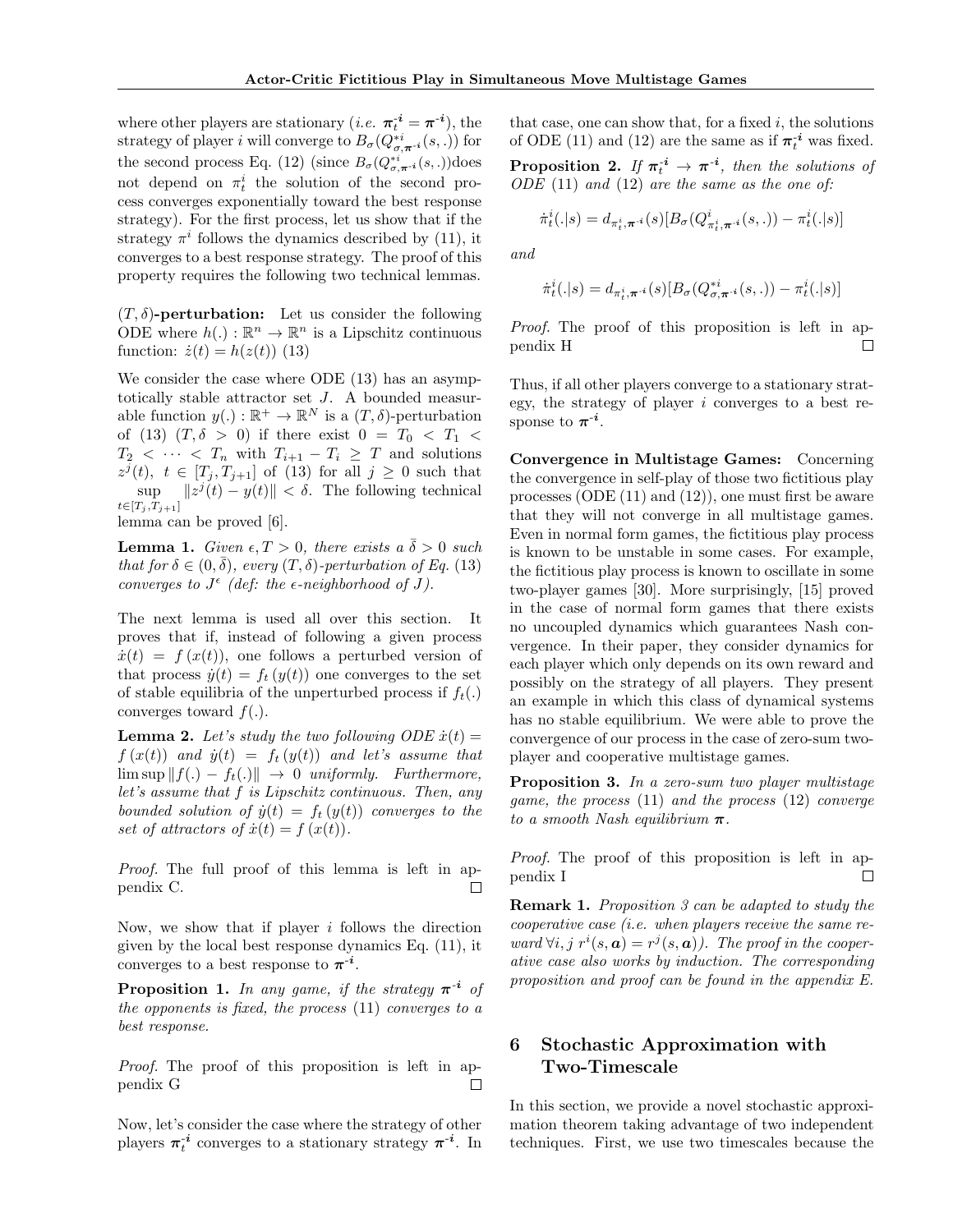process we are studying (defined on the strategy of each player called the *actor*) has a complex dependency on the strategy of all players through the Qfunction (the critic). In an on-line setting, one can't have access to the Q-function of a given strategy (either  $Q^i_{\boldsymbol{\pi}}$  or  $Q^{*i}_{\sigma,\boldsymbol{\pi}^{-i}}$ ) as it is an asymptotic solution of the critic process. Thus formally, we look for an asymptotically stable solution of  $\dot{y}(t) = g(\mu(y(t)), y(t))$  (actors' update) where  $\mu(y)$  is the stable solution of another process  $\dot{x}(t) = f(x(t), y)$ (critics' update). In our case  $\mu(y)$  is either  $Q^i_{\boldsymbol{\pi}}$  or  $Q^{*i}_{\boldsymbol{\sigma}, \boldsymbol{\pi}^{-i}}$ , y is the strategy and x the action-value function. Instead of waiting until the subroutine converges (the critic part) to iterate over the main routine (the actor part), [6] gives an elegant solution to that class of problems by using two timescales to update simultaneously  $x_n$  and  $y_n$ . The process  $x_n$  will be updated according to a "fast" timescale  $\alpha_n$ . On that timescale,  $y_n$  behaves as if it was stationary and thus,  $x_n$  is an estimate of  $\mu(y_n)$ (i.e.  $\|\mu(y_n) - x_n\| \to 0$ ). The process  $y_n$  will move on a "slower" timescale  $\beta_n$ . On that slower timescale, one can treat the process  $x_n$  as  $\mu(y_n)$  and thus,  $y_n$  will converge to a stable solution of  $\dot{y}(t) = g(\mu(y(t)), y(t)).$ 

Second we use an averaging technique. Our process is on-line and follows a Markovian dynamics of stationary distribution  $d_{\pi_t}$  controlled by the policy  $\pi_n$ . All policies and Q-functions are only updated on state  $s_n$ . Thus, the two processes  $x_n$  and  $y_n$  also depend on a Markov process  $Z_n$  controlled by  $y_n$ . Again, [3] shows that, in the case of a simple timescale, the process  $y_{n+1} = y_n + \alpha_n f(y_n, Z_n)$  tracks the solution of  $\dot{y}(t) = \bar{f}(y(t), d_{y(t)})$  where  $\bar{f}(y(t), d_{y(t)})$  is the average of f over the stationary distribution of  $Z_n$  (the distribution  $d_y$ ). Formally,  $\bar{f}(y, d_y) = \sum_{z \in \mathcal{Z}} f(y, z) d_y(z)$ . In a nutshell, we generalize that result on stochastic approximation with a controlled Markov noise to two timescale stochastic approximation. In our case, we need to study the following recursion:

$$
x_{n+1} = x_n + \alpha_n f(x_n, y_n, Z_n), \tag{14}
$$

$$
y_{n+1} = y_n + \beta_n g(x_n, y_n, Z_n), \tag{15}
$$

Where:

A 1. Functions f and g are jointly continuous in their arguments and Lipschitz in their two first arguments uniformly with respect to the third.

**A 2.** The controlled Markov process  $Z_n$  takes its value in a discrete space  $\mathcal Z$  controlled by variable  $y_n$ . The variable  $Z_{n+1}$  follows the kernel  $p(.|Z_n, y_n)$  which is uniformly continuous in  $y_n$ . Furthermore, let us suppose that if  $y_n = y$ , the Markov chain  $Z_n$  has a unique invariant distribution  $d_u(.)$ .

We note  $\bar{f}(x, y, dy) = \sum_{z \in \mathcal{Z}} f(x, y, z) d_y(z)$  the function f averaged over the stationary distribution of the Markov chain defined in the previous assumption. Similarly,  $\bar{g}(x, y, d_y) = \sum_{z \in \mathcal{Z}} g(x, y, z) d_y(z)$ .

**A** 3. The sequences  $\{\alpha_n\}_{n\geq 0}$  and  $\{\beta_n\}_{n\geq 0}$  are two positives decreasing step-size sequences satisfying:  $\sum$  $n\geq 0$  $\alpha_n = \sum$  $\sum_{n\geq 0} \beta_n = \infty$ ,  $\sum_{n\geq 0}$  $\alpha_n^2 < \infty$ ,  $\sum_{n\geq 0}$  $\beta_n^2 < \infty$  and  $\beta_n = o(\alpha_n)$ 

**A 4.** We need  $\sup_n ||x_n|| < \infty$  and  $\sup_n ||y_n|| < \infty$ 

**A** 5. For any constant y, the ODE:  $\dot{x}(t) = \bar{f}(x(t), y, d_y)$ , has a globally asymptotically stable equilibrium  $\mu(y)$ . That stable equilibrium  $\mu(.)$  is a Lipschitz continuous function.

**A** 6. The ODE  $\dot{y}(t) = \bar{g}(\mu(y(t)), y(t), d_{y(t)})$  has a globally asymptotically stable equilibrium y∗

**Theorem 1.**  $(x_n, y_n) \rightarrow (\mu(y^*), y^*)$  almost surely.

Analysis of Actor-Critic Fictitious Play: The analysis of our two algorithms is a direct application of the previous theorem and is left in appendix (App. J). In a nutshell, the critic  $Q_n$  is updated on a fast timescale (i.e.  $x_n$ ) and we will prove that it's recursion satisfy assumption A 1, A 2, A 3, A 4, and A 5. The actor  $\pi_n$  is updated on a slow timescale (i.e.  $y_n$ ) and satisfy assumption A 1, A 2, A 3, A 4, and A 6. Thanks to the use of choice probability function, assumption A 1 is satisfied on the slow timescale since a choice probability function is lipschitz with respect to the Q-function.

#### 7 Experiment on Alesia

Alesia [26], which resembles the Oshi-Zumo game in [10, 7] (meaning "the pushing sumo"), is a twoplayer board game where each player starts with N coins. They are positioned in the middle of a board with  $2K+1$  different positions (see Figure 2). At each round, each player chooses secretly a certain amount of coins to bid (let's say  $(a^0, a^1)$ ). If the player's budget is not null, s/he has to bet at least one coin. If player 0's bid is larger (respectively smaller) than the one of player 1, player 0 (respectively player 1) moves toward his side of the board. If the bids are equal, then players will stay on their current position. This process continues until players have no coins left or until one player reaches one side of the board. The final position determines the winner. The game ends with a draw if no one succeeded to reach his side of the board. If player 1 (respectively player zero) reaches his side of the board, the reward is  $(-1, 1)$  (respectively  $(1, -1)$ ).

This game is challenging in many aspects. First, rewards are sparse and are received at the end of the game. Furthermore, strategies need to be stochastic [10, 7]. The performance criterion used to compare algorithms is the difference of the value of the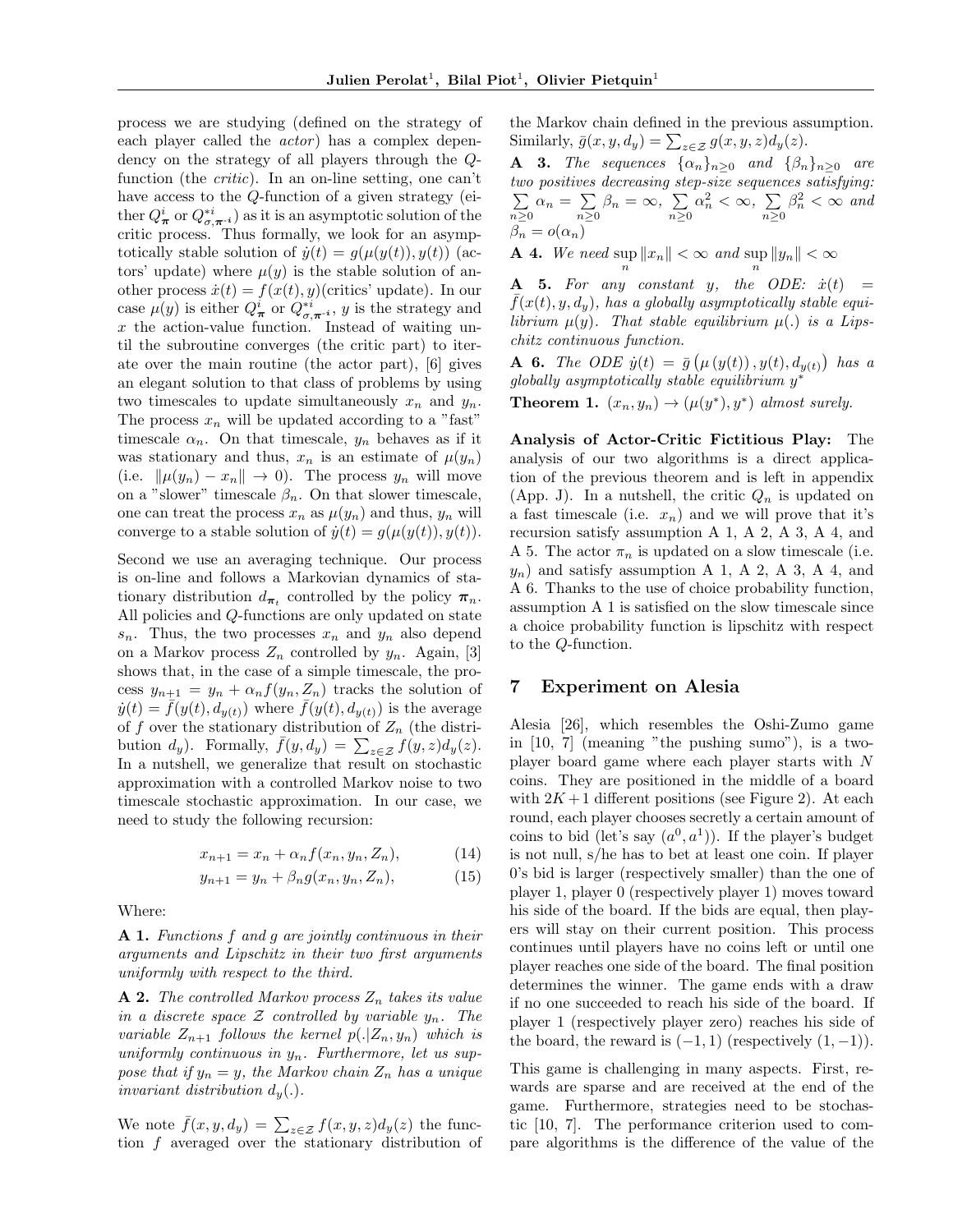

Figure 2: Alesia rules for  $K = 2$ .



Figure 3: Performance of the strategy  $\pi^{i}$  (y-axis) along iterations  $(x\text{-axis})$ .



Figure 4: Performance of the strategy  $\pi^{i}$  (*y*-axis) along iterations  $(x\text{-axis})$ .

joint strategy  $v^i_{\pi}(\tilde{s})$  and the value of the best response  $v^i_{0,\pi^{-i}}(\tilde{s})$  without any perturbation  $\sigma$  (*i.e.*  $\sigma = 0$ )

We ran experiments for a game with learning rates of the form  $\alpha_n = \frac{\alpha_0 a_\alpha}{a_\alpha + n^{b_\alpha}}$  and  $\beta_n = \frac{\beta_0 a_\beta}{a_\beta + n^{b_\beta}}$ . We used a logit choice function with  $\eta$  decaying with the number of iterations  $\eta_n = \frac{\eta_0 a_n}{a_n + n}$ . The two step-sizes  $\alpha_n$ and  $\beta_n$  were chosen to satisfy the conditions of Theorem 1. The experiments were ran with an initial budget of  $N = 10$  and a board of size  $K = 3$ . The step-size parameters were  $(\alpha_0, a_\alpha, b_\alpha) = (0.1, 10^4, 0.8),$ 

 $(\beta_0, a_\beta, b_\beta) = (0.01, 10^4, 1.0)$  and  $(\eta_0, a_\eta) = (0.1, 10^6)$ . The results are displayed in figure 3 and shows that both algorithms learn a strategy that tend to be closer to its own best response over learning (meaning that both algorithms learn a Nash equilibrium). An empirical finding is that ACFP with a control critic converges faster than the one with a policy evaluation critic on that game.

Function approximation: We also ran these experiments with function approximations both on the strategy and on the Q-function. The main issue in Alesia is that the number of actions available to each player depends on the remaining budget of the player. For each player, we aggregated states for which the budget of the player is fixed. The aggregated states are consecutive states with respect to the budget of the other players'. The results reported in Figure 4 show that our method is robust to this form of function approximation. We ran experiment with an initial budget of  $N = 15$  on which the algorithm was able to learn a minimax strategy. The step-size parameters were  $(\alpha_0, a_\alpha, b_\alpha) = (0.1, 10^5, 0.9), (\beta_0, a_\beta, b_\beta) =$  $(0.01, 10^5, 1.0)$  and  $(\eta_0, a_n) = (0.05, 10^8)$ .

## 8 Conclusion

To summarize, we defined two novel algorithms. These algorithms are on-line and decentralized procedures that provably converge in two classes of multistage games: zero-sum two-player and cooperative games. Compared to previous family of methods [8, 25], these algorithms can be applied to a larger number of settings without heuristics. This paper opens several interesting research avenues. The first is the study of the stability of the two dynamical processes in MGs. The proof given for multistage games propagates the convergence property from the end of the game to the initial state. Since MGs have a graph structure, this technique can't be applied. Thus, other stability arguments must be found to ensure convergence. The main contributions of this paper were algorithmic and theoretical but we also proposed an empirical evaluation that provides good evidence that our methods are applicable to real problems and could scale up thanks to function approximation. Whilst there is a wide literature dealing with the off-policy evaluation part or the off-policy control [32], the update of the strategy using general function approximation remains challenging. The main issue is that the strategy space should support convex combination with a best response. Boosting methods such as in [29] could offer a solution. The convex combination of the strategy and the best response could also be done thanks to a classification neural network.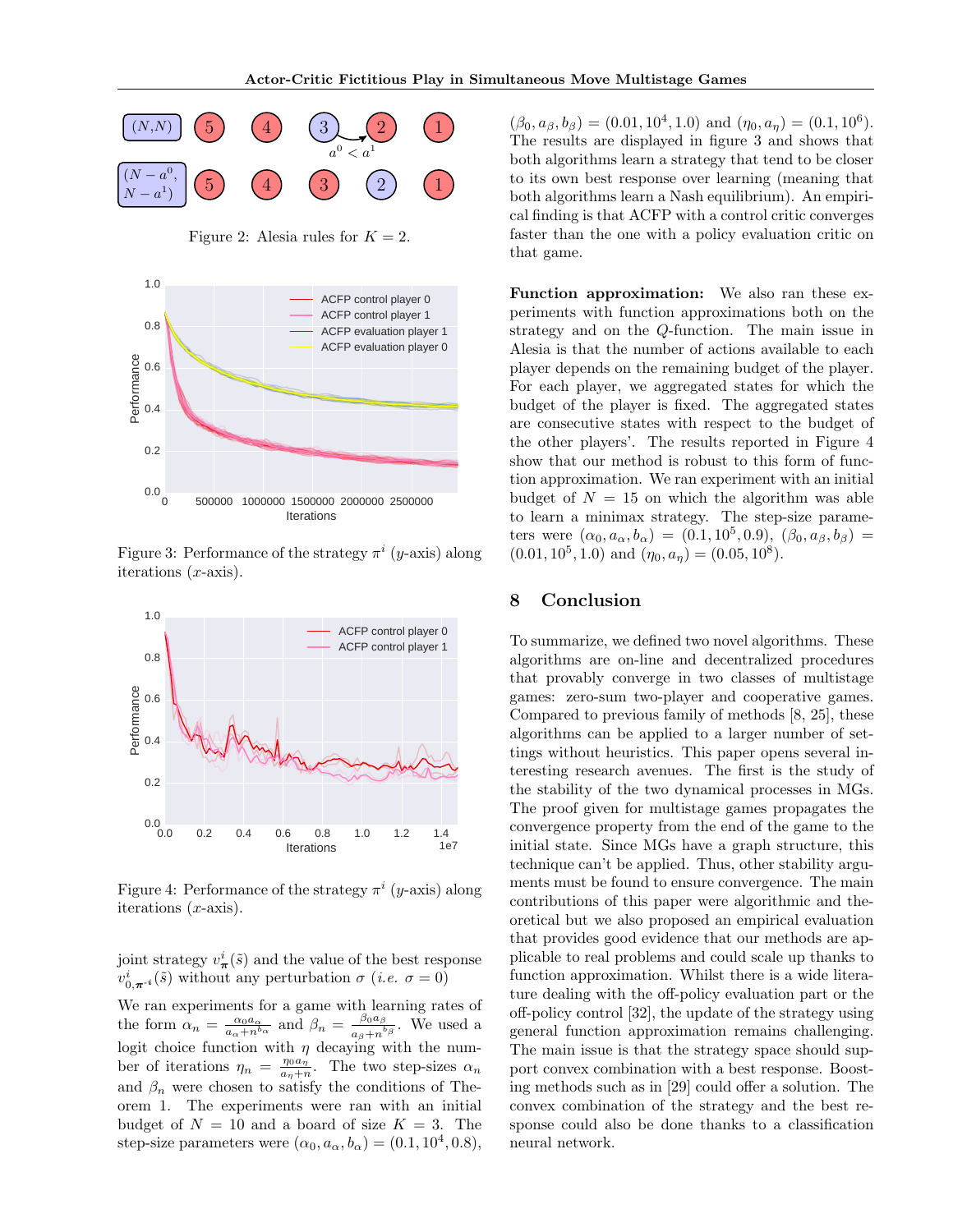#### Acknowledgments

We wish to thank Marc Lanctot for the helpful conversations, his comments definitely helped us improving the final version of the paper. This work has received partial funding from CPER Nord-Pas de Calais/FEDER DATA Advanced data science and technologies 2015-2020 and the European Commission H2020 framework program under the research Grant number 687831 (BabyRobot).

#### References

- [1] N. Akchurina. Multiagent Reinforcement Learning: Algorithm Converging to Nash Equilibrium in General-Sum Discounted Stochastic Games. In Proc. of AAMAS, 2009.
- [2] B. Banerjee and J. Peng. Adaptive policy gradient in multiagent learning. In Proc. AAMAS. ACM, 2003.
- [3] Vivek S Borkar. Stochastic approximation with controlled markovnoise. Systems  $\mathcal C$  control letters, 2006.
- [4] Vivek S. Borkar. Stochastic Approximation: A Dynamical Systems Viewpoint. Cambridge University Press, 2009.
- [5] V.S. Borkar. Stochastic Approximation with Two Time Scales. Systems & Control Letters, 29(5):291–294, 1997.
- [6] V.S. Borkar. Stochastic approximation with two time scales. Systems  $\mathcal C$  Control Letters, 1997.
- $[7]$  B. Bošanský, V. Lisý, M. Lanctot, J. Čermák, and M.H.M. Winands. Algorithms for computing strategies in two-player simultaneous move games. Artificial Intelligence,  $237:1 - 40$ ,  $2016$ .
- [8] M. Bowling and M. Veloso. Rational and Convergent Learning in Stochastic Games. In Proc. of IJCAI, 2001.
- [9] Sbastien Bubeck and Nicol Cesa-Bianchi. Regret analysis of stochastic and nonstochastic multiarmed bandit problems. Foundations and Trends in Machine Learning, 5(1):1–122, 2012.
- [10] M. Buro. Solving the Oshi-Zumo Game, pages 361–366. Springer US, 2004.
- [11] L. Busoniu, R. Babuska, and B. De Schutter. A Comprehensive Survey of Multiagent Reinforcement Learning. IEEE Transactions on Systems, Man, and Cybernetics, Part C: Applications and Reviews, 2008.
- [12] Nicolo Cesa-Bianchi and Gabor Lugosi. Prediction, Learning, and Games. Cambridge University Press, New York, NY, USA, 2006.
- [13] Jakob N. Foerster, Yannis M. Assael, Nando de Freitas, and Shimon Whiteson. Learning to communicate with deep multi-agent reinforcement learning. In Proc. of NIPS, 2016.
- [14] A. Greenwald, K. Hall, and R. Serrano. Correlated Q-learning. In Proc. of ICML, 2003.
- [15] S. Hart and A. Mas-Colell. Uncoupled dynamics do not lead to nash equilibrium. The American Economic Review, 2003.
- [16] J. Heinrich, M. Lanctot, and D. Silver. Fictitious self-play in extensive-form games. In Proc. of ICML, 2015.
- [17] J. Hofbauer and W.H. Sandholm. On the global convergence of stochastic fictitious play. Econometrica, 70(6):2265–2294, 2002.
- [18] J. Hu and M. P. Wellman. Nash Q-Learning for General-Sum Stochastic Games. Journal of Machine Learning Research, 4:1039–1069, 2003.
- [19] Vojtěch Kovařík and Viliam Lisy. Analysis of hannan consistent selection for monte carlo tree search in simultaneous move games. arXiv preprint arXiv:1509.00149, 2015.
- [20] Marc Lanctot, Kevin Waugh, Martin Zinkevich, and Michael Bowling. Monte carlo sampling for regret minimization in extensive games. In Proc. of NIPS, 2009.
- [21] Marc Lanctot, Vinicius Zambaldi, Audrunas Gruslys, Angeliki Lazaridou, karl Tuyls, Julien Perolat, David Silver, and Thore Graepel. A unified game-theoretic approach to multiagent reinforcement learning. In Proc. of NIPS, 2017.
- [22] Guillaume J. Laurent, Laëtitia Matignon, and N. Le Fort-Piat. The world of independent learners is not Markovian. Int. J. Know.-Based Intell. Eng. Syst., pages 55–64, 2011.
- [23] D.S. Leslie and E.J. Collins. Generalised weakened fictitious play. Games and Economic Behavior, 56(2):285–298, 2006.
- [24] Viliam Lisy, Vojta Kovarik, Marc Lanctot, and Branislav Bosansky. Convergence of monte carlo tree search in simultaneous move games. In Proc. of NIPS, 2013.
- [25] M. L. Littman. Markov Games as a Framework for Multi-Agent Reinforcement Learning. In Proc. of ICML, 1994.